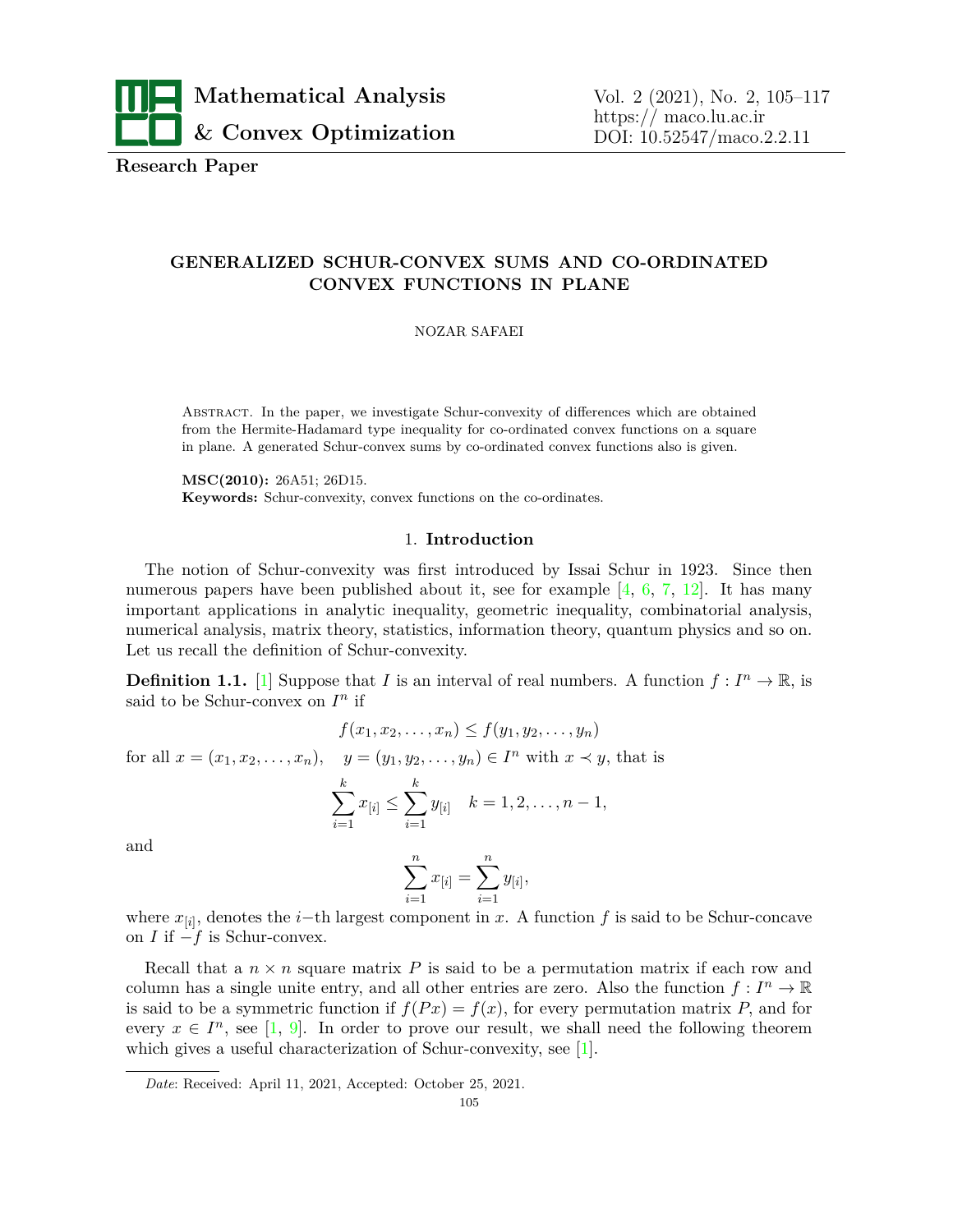<span id="page-1-1"></span>**Theorem 1.2.** Let  $f: I^n \to \mathbb{R}$  be a continuous symmetric function. If  $f$  is differentiable on *I n , then f is Schur-convex if and only if*

$$
(x_i - x_j) \left( \frac{\partial f}{\partial x_i} - \frac{\partial f}{\partial x_j} \right) \ge 0,
$$

*for all*  $x_i, x_j \in I, i, j = 1, 2, \ldots, n$ *. The function f is Schur-concave if and only if the reverse inequality holds.*

In [\[6\]](#page-12-1) Elezović and Pečarić proved a theorem which gives relationship between convexity and Schur-convexity.

**Theorem 1.3.** Let  $f$  be a continuous function on an interval  $I \subset \mathbb{R}$ , and

$$
F(x,y) = \begin{cases} \frac{1}{y-x} \int_x^y f(t)dt, & x, y \in I, \ x \neq y, \\ f(x), & x = y \in I. \end{cases}
$$

*Then*  $F(x, y)$  *is Schur-convex (Schur-concave) on*  $I^2$  *if and only if f is convex (concave) on I.*

Thenext theorem contains two result which established in  $[4]$  $[4]$  $[4]$  by Y. Chu et al.

<span id="page-1-3"></span>**Theorem 1.4.** Let  $I \subseteq \mathbb{R}$  be an open interval and  $f : I \to \mathbb{R}$  be a continuous function.

(i) *The function*

$$
F(x,y) = \begin{cases} \frac{1}{y-x} \int_x^y f(t)dt - f(\frac{x+y}{2}), & x \neq y, \\ 0, & x = y, \end{cases}
$$

is Schur-convex (Schur-concave) on  $I^2$  if and only if f is convex (concave) on  $I$ . (ii) *The function*

$$
F(x,y) = \begin{cases} \frac{f(x) + f(y)}{2} - \frac{1}{y-x} \int_x^y f(t)dt, & x \neq y, \\ 0, & x = y, \end{cases}
$$

<span id="page-1-0"></span>is Schur-convex (Schur-concave) on  $I^2$  if and only if f is convex (concave) on  $I$ .

Let  $f: I \subseteq \mathbb{R} \to \mathbb{R}$  be a convex function defined on the interval *I*, the following double inequality

(1.1) 
$$
f\left(\frac{x+y}{2}\right) \le \frac{1}{y-x} \int_x^y f(t)dt \le \frac{f(x)+f(y)}{2}, \ x, y \in I, \ x < y,
$$

is known in the literature as Hermite-Hadamard inequality for convex functions. In [\[3\]](#page-12-6) it was shwon that if  $f: I \to \mathbb{R}$  is twice differentiable function, then for all  $x, y \in I$  with  $x < y$ ,

<span id="page-1-2"></span>(1.2) 
$$
\frac{2}{y-x} \int_{x}^{y} f(t)dt - (f(x) + f(y)) + \frac{y-x}{4} (f'(y) - f'(x))
$$

$$
= \frac{1}{y-x} \int_{x}^{y} \left(t - \frac{x+y}{2}\right)^{2} f''(t)dt.
$$

In [[5](#page-12-7)], S.S. Dragomir defined convex function on the co-ordinates (or co-ordinated convex functions ) on the set  $[a, b] \times [c, d]$  in  $\mathbb{R}^2$  with  $a < b$  and  $c < d$  as follows.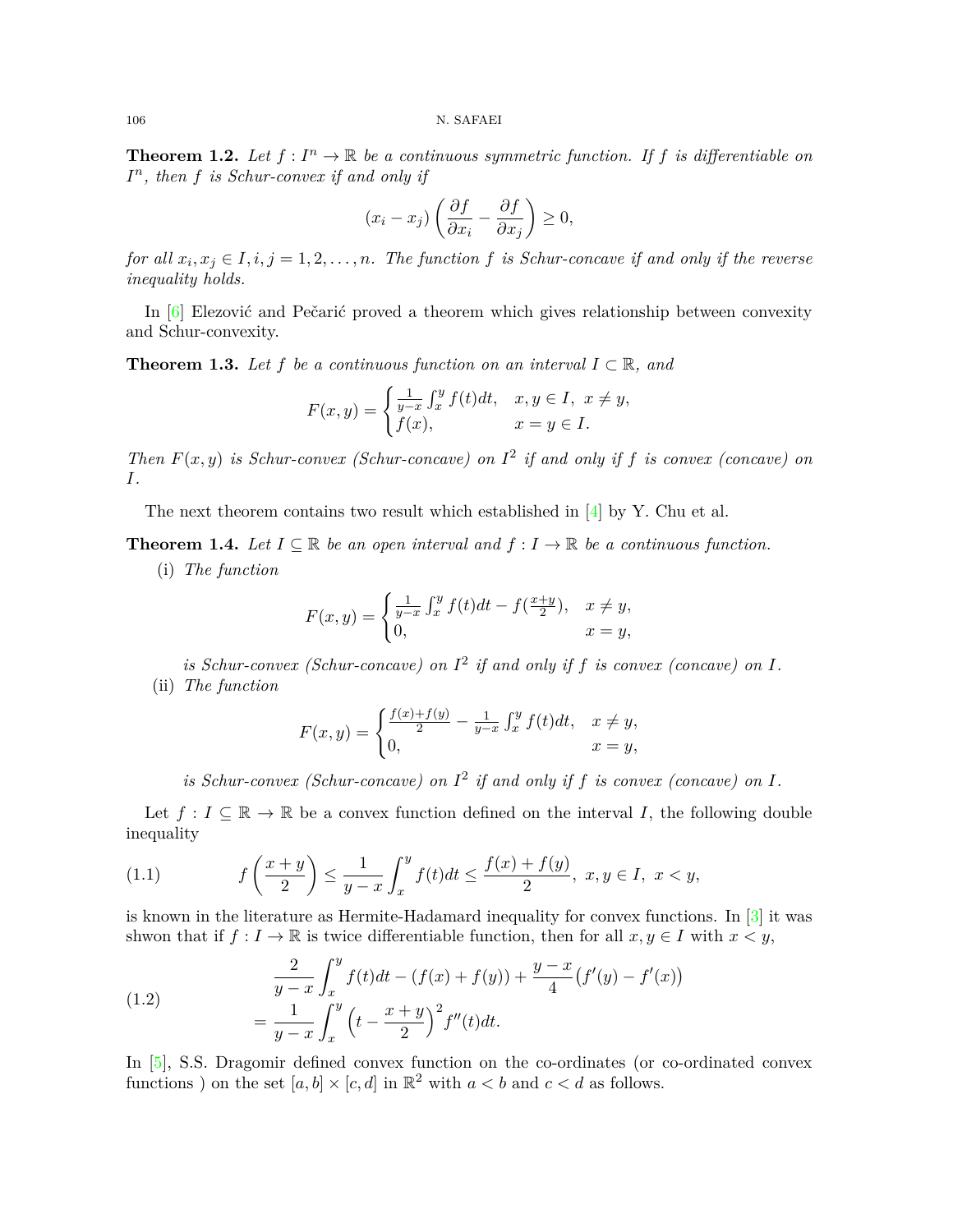**Definition 1.5.** A function  $f : [a, b] \times [c, d] \rightarrow \mathbb{R}$  is said to be convex on the co-ordinates on  $[a, b] \times [c, d]$  if for every  $y \in [c, d]$  and  $x \in [a, b]$ , the partial mappings,

$$
f_y: [a, b] \to \mathbb{R}, \quad f_y(u) = f(u, y),
$$

and

$$
f_x \colon [c, d] \to \mathbb{R}, \quad f_x(v) = f(x, v),
$$

are convex. This means that for every  $(x, y), (z, w) \in [a, b] \times [c, d]$  and  $t, s \in [0, 1]$ ,

$$
f(tx + (1-t)z, sy + (1-s)w) \le tsf(x, y) + s(1-t)f(z, y) + t(1-s)f(x, w) + (1-t)(1-s)f(z, w).
$$

Clearly, every convex function is co-ordinated convex. Furthermore, there exist co-ordinated convex functions which are not convex. The following Hermite-Hadamard type inequality for co-ordinated convex functions was also proved in [[5](#page-12-7)].

**Theorem 1.6.** *Suppose that*  $f : [a, b] \times [c, d] \rightarrow \mathbb{R}$  *is convex on the co-ordinates. Then,* 

<span id="page-2-0"></span>
$$
f\left(\frac{a+b}{2}, \frac{c+d}{2}\right) \le \frac{1}{2} \left[ \frac{1}{b-a} \int_a^b f\left(x, \frac{c+d}{2}\right) dx + \frac{1}{d-c} \int_c^d f\left(\frac{a+b}{2}, y\right) dy \right]
$$
  
\n
$$
\le \frac{1}{(b-a)(d-c)} \int_a^b \int_c^d f(x, y) dy dx
$$
  
\n
$$
\le \frac{1}{4} \left[ \frac{1}{b-a} \int_a^b f(x, c) dx + \frac{1}{b-a} \int_a^b f(x, d) dx
$$
  
\n
$$
+ \frac{1}{d-c} \int_c^d f(a, y) dy + \frac{1}{d-c} \int_c^d f(b, y) dy \right]
$$
  
\n
$$
\le \frac{f(a, c) + f(a, d) + f(b, c) + f(b, d)}{4}.
$$

*The above inequalities are sharp.*

**Remark 1.7.** If  $f : [x, y] \times [x, y] \to \mathbb{R}$ , is convex on the co-ordinates then inequality ([1.3\)](#page-2-0) reduces to the following inequality

<span id="page-2-2"></span>
$$
f\left(\frac{x+y}{2}, \frac{x+y}{2}\right) \le \frac{1}{2(y-x)} \left[ \int_x^y f\left(t, \frac{x+y}{2}\right) dt + \int_x^y f\left(\frac{x+y}{2}, s\right) ds \right]
$$
  
\n
$$
\le \frac{1}{(y-x)^2} \int_x^y \int_x^y f(t, s) dt ds
$$
  
\n
$$
\le \frac{1}{4(y-x)} \left[ \int_x^y (f(t, x) dt + f(t, y)) dt + \int_x^y (f(x, s) ds + f(y, s)) ds \right]
$$
  
\n
$$
\le \frac{f(x, x) + f(x, y) + f(y, x) + f(y, y)}{4}.
$$

In  $[10]$  $[10]$  by using the inequality  $(1.3)$  $(1.3)$  $(1.3)$  we proved the following results.

<span id="page-2-1"></span>**Theorem 1.8.** Let  $D := [a_1, b_1] \times [a_1, b_1]$  be a square in  $\mathbb{R}^2$  with  $a_1 < b_1$ , and the function *f* : *D →* R *is continuous, and has continuous second order partial derivatives on D◦ . Choose*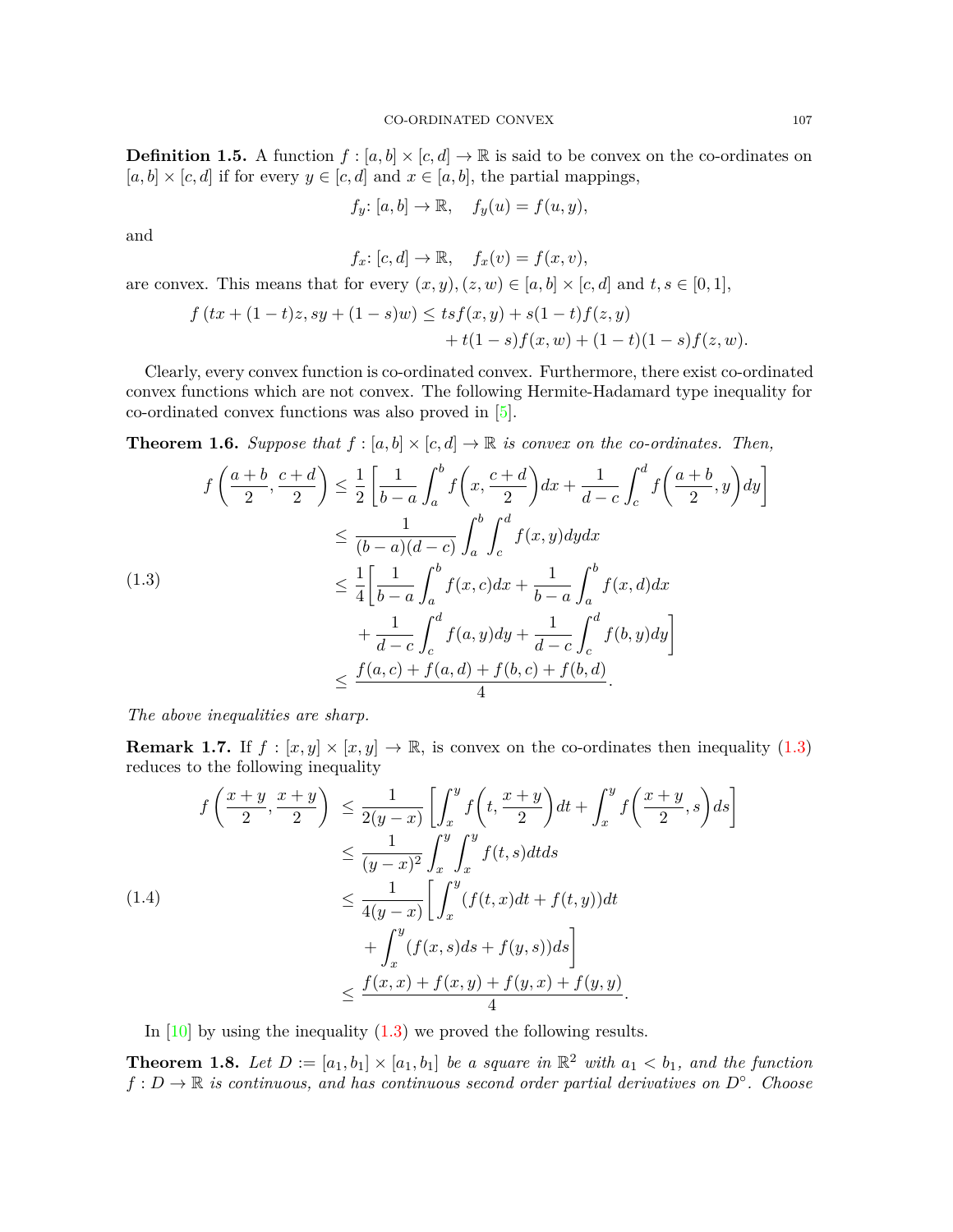108 N. SAFAEI

 $a, b \in (a_1, b_1)$ *, with*  $a < b$ *, and let*  $\Delta := [a, b] \times [a, b]$ *. Suppose that f is convex on the co-ordinates on* ∆*, then the function F* : ∆ *→* R *defined by*

<span id="page-3-3"></span>(1.5) 
$$
F(x,y) := \begin{cases} \frac{1}{(y-x)^2} \int_x^y \int_x^y f(t,s) dt ds, & x \neq y, \\ f(x,x), & x = y, \end{cases}
$$

*is Schur-convex on* ∆*.*

<span id="page-3-0"></span>**Theorem 1.9.** Let  $D := [a_1, b_1] \times [a_1, b_1]$  be a square in  $\mathbb{R}^2$  with  $a_1 < b_1$ , and the function *f* : *D →* R *is continuous, and has continuous third order partial derivatives on D◦ . Choose*  $a, b \in (a_1, b_1)$ *, with*  $a < b$ *, and let*  $\Delta := [a, b] \times [a, b]$ *. Suppose that f is convex on the co-ordinates on* ∆*, then the function G* : ∆ *→* R *defined by*

<span id="page-3-2"></span>(1.6) 
$$
G(x,y) := \begin{cases} \frac{1}{(y-x)^2} \int_x^y \int_x^y f(t,s) dt ds - f(\frac{x+y}{2}, \frac{x+y}{2}), & x \neq y, \\ 0, & x = y, \end{cases}
$$

*is Schur-convex on* ∆*.*

We recall the following lemma from [[2](#page-12-9)], which is known as Leibniz's Formula.

<span id="page-3-1"></span>**Lemma 1.10.** *Suppose that*  $f : \Delta = [a, b] \times [c, d] \rightarrow \mathbb{R}$  *and*  $\frac{\partial f}{\partial t} : [a, b] \times [c, d] \rightarrow \mathbb{R}$  *are continuous and*  $\alpha_1, \alpha_2 : [c, d] \to [a, b]$  *are differentiable functions. Then, the function*  $\varphi : [c, d] \to \mathbb{R}$ *defined by*

$$
\varphi(t) = \int_{\alpha_1(t)}^{\alpha_2(t)} f(x, t) dx,
$$

*has a derivative for each*  $t \in [c, d]$ *, which is given by* 

$$
\varphi'(t) = f(\alpha_2(t), t)\alpha'_2(t) - f(\alpha_1(t), t)\alpha'_1(t) + \int_{\alpha_1(t)}^{\alpha_2(t)} \frac{\partial f}{\partial t}(x, t) dx.
$$

Moreover, in [\[10\]](#page-12-8) we proved the following lemma which will be useful in the sequal. A version of the following lemma proved in [[11\]](#page-12-10).

**Lemma 1.11.** Let  $F(u, v) = \int_u^v \int_u^v f(x, y) dx dy$ , where  $f(x, y)$  is continuous on the rectangle  $[a, p] \times [a, q], u = u(b)$  and  $v = v(b)$  are differentiable with  $a \le u(b) \le p$  and  $a \le v(b) \le q$ . *Then,*

(1.7) 
$$
\frac{\partial F}{\partial b} = \left(\int_u^v f(x,v)dx + \int_u^v f(v,y)dy\right)v'(b) - \left(\int_u^v f(x,u)dx + \int_u^v f(u,y)dy\right)u'(b).
$$

The main purpose of this article is to establish the Schur-convexity of symmetric functions which we obtain from the inequality  $(1.3)$  $(1.3)$ .

#### 2. **Main Results**

In this section we prove theorems like those Theorems [1.8,](#page-2-1) [1.9](#page-3-0) for all differences related to inequalities in  $(1.3)$  $(1.3)$ . To reach our goal, we need the following two lemmas, see [[10\]](#page-12-8).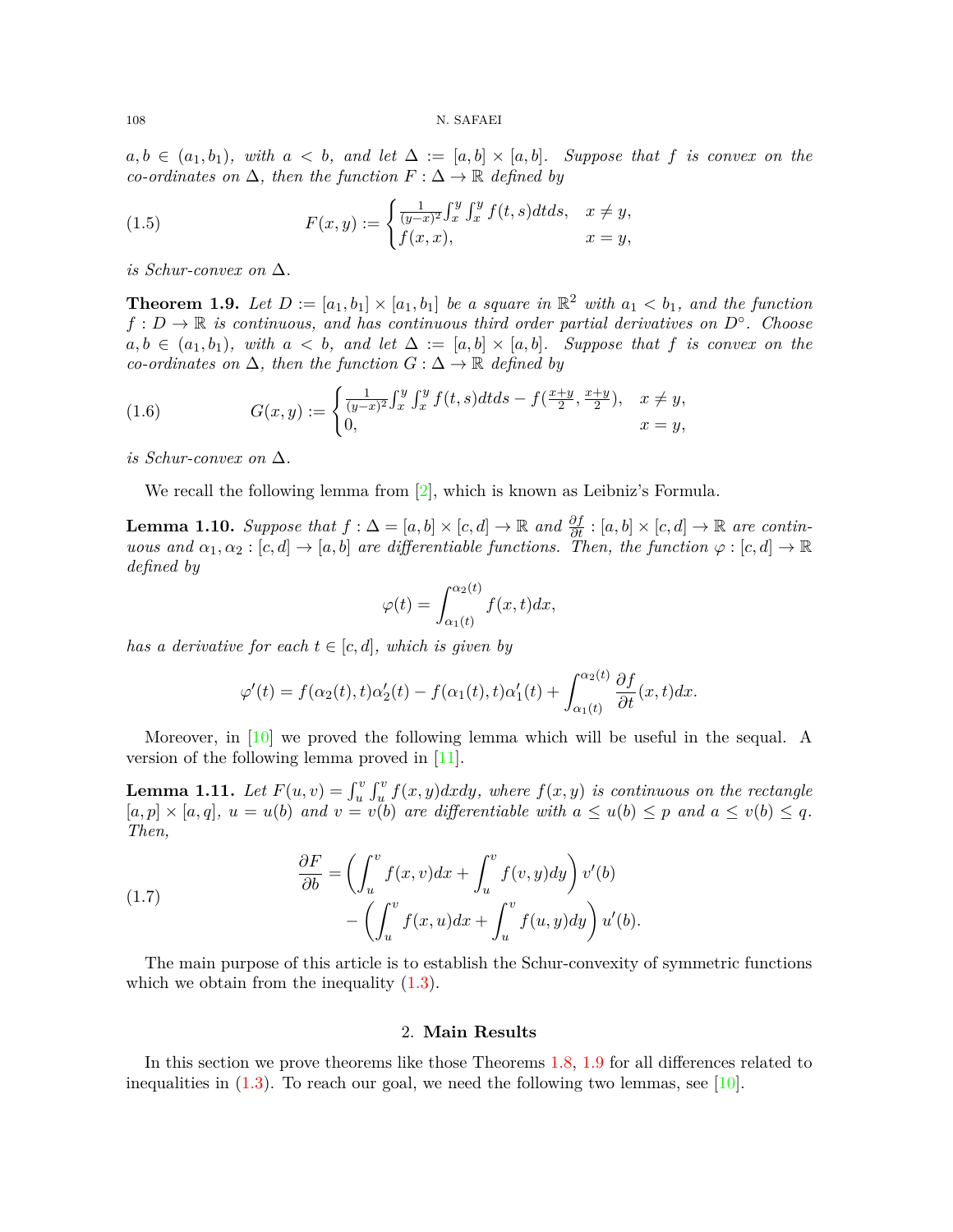<span id="page-4-0"></span>**Lemma 2.1.** Let  $D := [a_1, b_1] \times [a_1, b_1]$  be a square in  $\mathbb{R}^2$  with  $a_1 < b_1$ , and the function  $f: D \to \mathbb{R}$  *is continuous, and has continuous second order partial derivatives on*  $D^\circ$  (*the interior of D ).* Choose  $a, b \in (a_1, b_1)$ , with  $a < b$ , and let  $\Delta := [a, b] \times [a, b]$ . Suppose that *the function*  $F_1: \Delta \to \mathbb{R}$  *is defined by* 

<span id="page-4-1"></span>
$$
F_1(x,y) := \begin{cases} \frac{1}{2(y-x)} \Big( \int_x^y f(t, \frac{x+y}{2}) dt + \int_x^y f(\frac{x+y}{2}, s) ds \Big) \\ -f(\frac{x+y}{2}, \frac{x+y}{2}), & x \neq y, \\ 0, & x = y. \end{cases}
$$

*Then, for all*  $t_0 \in [a, b]$ *,* 

$$
\frac{\partial F_1}{\partial x}\Big|_{(t_0,t_0)} = \frac{\partial F_1}{\partial y}\Big|_{(t_0,t_0)} \n= \frac{\frac{\partial f}{\partial t}(t,s)\Big|_{(t_0,t_0)} + \frac{\partial f}{\partial s}(t,s)\Big|_{(t_0,t_0)} - \frac{\partial f}{\partial t}(t,t)\Big|_{t_0}}{2}.
$$

The proof of the following lemma is similar to once in lemma [2.1](#page-4-0) hence we omit it.

<span id="page-4-2"></span>**Lemma 2.2.** Let  $D := [a_1, b_1] \times [a_1, b_1]$  be a square in  $\mathbb{R}^2$  with  $a_1 < b_1$ , and the function *f* : *D →* R *is continuous, and has continuous third order partial derivatives on D◦ . Choose*  $a, b \in (a_1, b_1)$ *, with*  $a < b$ *, and let*  $\Delta := [a, b] \times [a, b]$ *. Suppose that the function*  $G_1 : \Delta \to \mathbb{R}$ *is defined by*

$$
G_1(x,y) := \begin{cases} \frac{1}{4(y-x)} \Big( \int_x^y (f(t,x) + f(t,y)) dt + \int_x^y (f(x,s) + f(y,s)) ds \Big) \\ -\frac{1}{(y-x)^2} \int_x^y \int_x^y f(t,s) dt ds, \\ 0, \end{cases} \quad x \neq y, \quad x = y.
$$

*Then, for all*  $t_0 \in [a, b]$ *,* 

$$
\frac{\partial G_1}{\partial x}\Big|_{(t_0,t_0)} = \frac{\partial G_1}{\partial y}\Big|_{(t_0,t_0)} \n= \frac{\frac{\partial f}{\partial t}(t,s)\Big|_{(t_0,t_0)} + \frac{\partial f}{\partial s}(t,s)\Big|_{(t_0,t_0)} - \frac{\partial f}{\partial t}(t,t)\Big|_{t_0}} \n= \frac{1}{2}
$$

In the following result we establish the Schur-convexity of the difference between the righthand side and the left hand side of the first inequality in  $(1.4)$  $(1.4)$ .

<span id="page-4-3"></span>**Theorem 2.3.** Let  $D := [a_1, b_1] \times [a_1, b_1]$  be a square in  $\mathbb{R}^2$  with  $a_1 < b_1$ , and the function *f* : *D →* R *is continuous, and has continuous second order partial derivatives on D◦ . Choose*  $a, b \in (a_1, b_1)$ *, with*  $a < b$ *, and let*  $\Delta := [a, b] \times [a, b]$ *. Suppose that f is convex on the co-ordinates on*  $\Delta$ *, then the function*  $F_1 : \Delta \rightarrow \mathbb{R}$  *defined by* 

(2.1) 
$$
F_1(x,y) := \begin{cases} \frac{1}{2(y-x)} \left( \int_x^y f(t, \frac{x+y}{2}) dt + \int_x^y f(\frac{x+y}{2}, s) ds \right) \\ -f(\frac{x+y}{2}, \frac{x+y}{2}), & x \neq y, \\ 0, & x = y, \end{cases}
$$

*is Schur-convex on* ∆*.*

*Proof.* Case 1: If  $x, y \in [a, b]$ , with  $x = y$ . Then Lemma [2.1](#page-4-0) implies that

$$
(y-x)\left(\frac{\partial F_1}{\partial y} - \frac{\partial F_1}{\partial x}\right) = 0.
$$

*.*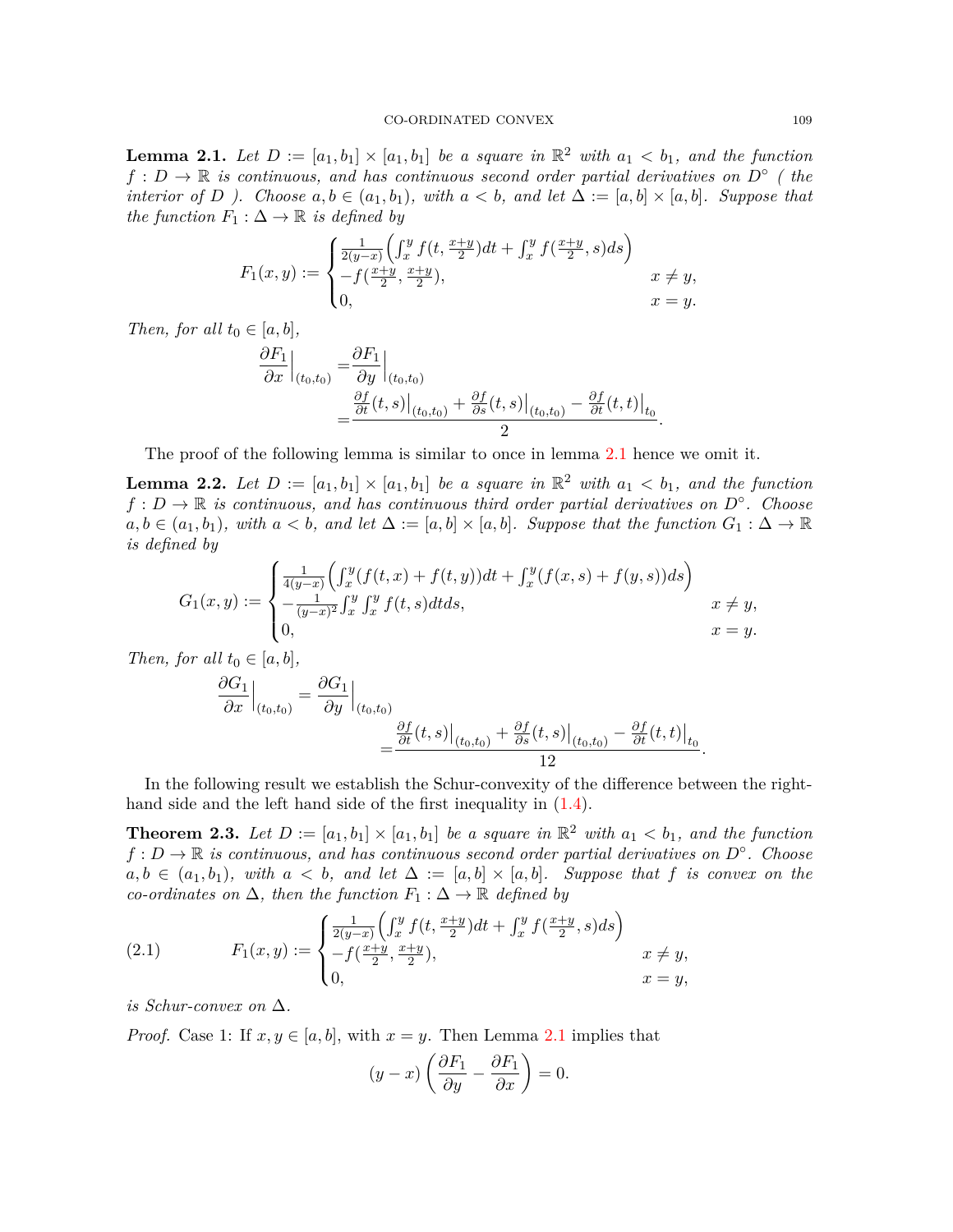Case 2: If  $x, y \in [a, b]$ , with  $x \neq y$ . Since *f* is convex on the co-ordinates on  $\Delta$ , the mapping  $g_{\frac{x+y}{2}}(t) := f(t, \frac{x+y}{2})$  is convex on [*a, b*] for every  $x, y \in [a, b]$ . Then by using the second inequality in  $(1.1)$  $(1.1)$ , for the mapping  $g$  we have

<span id="page-5-0"></span>
$$
\frac{1}{y-x} \int_{x}^{y} g_{\frac{x+y}{2}}(t) dt \le \frac{g_{\frac{x+y}{2}}(x) + g_{\frac{x+y}{2}}(y)}{2}.
$$

That is,

(2.2) 
$$
\frac{1}{y-x} \int_{x}^{y} f\left(t, \frac{x+y}{2}\right) dt \le \frac{f\left(x, \frac{x+y}{2}\right) + f\left(y, \frac{x+y}{2}\right)}{2},
$$

for every  $x, y \in [a, b]$  with  $x \neq y$ . Similar way for the mapping  $g_{\frac{x+y}{2}}(s) := f(\frac{x+y}{2})$  $\frac{+y}{2}, s)$  we have

<span id="page-5-1"></span>(2.3) 
$$
\frac{1}{y-x} \int_{x}^{y} f\left(\frac{x+y}{2}, s\right) ds \leq \frac{f\left(\frac{x+y}{2}, x\right) + f\left(\frac{x+y}{2}, y\right)}{2}.
$$

Summing inequalities  $(2.2)$  $(2.2)$  and  $(2.3)$  $(2.3)$  we have

<span id="page-5-2"></span>(2.4) 
$$
\frac{1}{y-x} \int_x^y f\left(t, \frac{x+y}{2}\right) dt + \frac{1}{y-x} \int_x^y f\left(\frac{x+y}{2}, s\right) ds
$$
  
\n
$$
\leq \frac{1}{2} \left[ f\left(x, \frac{x+y}{2}\right) + f\left(y, \frac{x+y}{2}\right) + f\left(\frac{x+y}{2}, x\right) + f\left(\frac{x+y}{2}, y\right) \right].
$$

By using Lemma  $1.10$  for the function  $F_1$  in  $(2.1)$  $(2.1)$  we get

$$
\frac{\partial F_1}{\partial y} = \frac{-1}{2(y-x)^2} \left[ \int_x^y f\left(t, \frac{x+y}{2}\right) dt + \int_x^y f\left(\frac{x+y}{2}, s\right) ds \right] \n+ \frac{1}{2(y-x)} \left[ f\left(y, \frac{x+y}{2}\right) dt + \int_x^y \frac{\partial f}{\partial y} \left(t, \frac{x+y}{2}\right) dt \n+ f\left(\frac{x+y}{2}, y\right) + \int_x^y \frac{\partial f}{\partial y} \left(\frac{x+y}{2}, s\right) ds \right] - \frac{\partial f}{\partial y} \left(\frac{x+y}{2}, \frac{x+y}{2}\right),
$$

and

$$
\frac{\partial F_1}{\partial x} = \frac{1}{2(y-x)^2} \left[ \int_x^y f\left(t, \frac{x+y}{2}\right) dt + \int_x^y f\left(\frac{x+y}{2}, s\right) ds \right] \n+ \frac{1}{2(y-x)} \left[ -f\left(x, \frac{x+y}{2}\right) dt + \int_x^y \frac{\partial f}{\partial x} \left(t, \frac{x+y}{2}\right) dt \right] \n- f\left(\frac{x+y}{2}, x\right) + \int_x^y \frac{\partial f}{\partial x} \left(\frac{x+y}{2}, s\right) ds \right] - \frac{\partial f}{\partial x} \left(\frac{x+y}{2}, \frac{x+y}{2}\right).
$$

Since  $\frac{\partial f}{\partial y}(t, \frac{x+y}{2}) = \frac{\partial f}{\partial x}(t, \frac{x+y}{2}), \frac{\partial f}{\partial y}(\frac{x+y}{2})$  $\frac{dy}{2}$ , *s*) =  $\frac{\partial f}{\partial x}(\frac{x+y}{2})$  $\frac{dy}{2}$ , *s*),  $\frac{\partial f}{\partial y}$  $\left(\frac{x+y}{2}\right)$  $\frac{y}{2}$ ,  $\frac{x+y}{2}$  $\frac{dy}{2}$ ) =  $\frac{\partial f}{\partial x}(\frac{x+y}{2})$  $\frac{y}{2}$ ,  $\frac{x+y}{2}$  $\frac{+y}{2}$ ) it follows that

$$
(y-x)\left(\frac{\partial F_1}{\partial y} - \frac{\partial F_1}{\partial x}\right) = \frac{-1}{y-x}\left(\int_x^y f\left(t, \frac{x+y}{2}\right) dt + \int_x^y f\left(\frac{x+y}{2}, s\right) ds\right) + \frac{1}{2}\left[f\left(y, \frac{x+y}{2}\right) + f\left(\frac{x+y}{2}, y\right) + f\left(x, \frac{x+y}{2}\right) + f\left(\frac{x+y}{2}, x\right)\right].
$$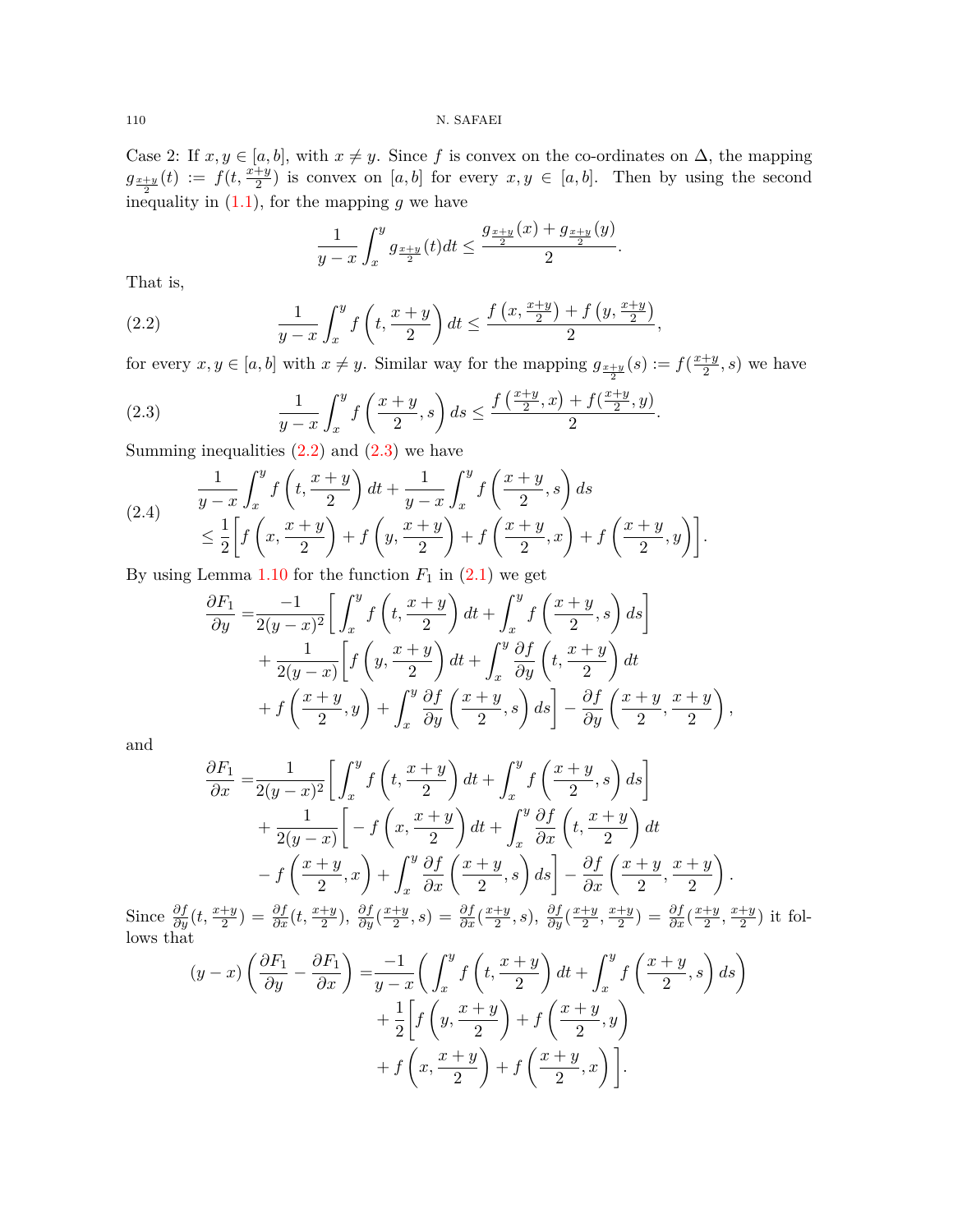Then, from inequality [\(2.4](#page-5-2)) we have  $(y-x)(\frac{\partial F_1}{\partial y} - \frac{\partial F_1}{\partial x}) \ge 0$ . Therefore, by Theorem [1.2](#page-1-1) the function  $F_1$  is Schur-convex.  $\Box$ 

In the following result we establish the Schur-convexity of the difference between the righthand side and the left hand hand side of the third inequality in ([1.4\)](#page-2-2).

<span id="page-6-3"></span>**Theorem 2.4.** Let  $D := [a_1, b_1] \times [a_1, b_1]$  be a square in  $\mathbb{R}^2$  with  $a_1 < b_1$ , and the function *f* : *D →* R *is continuous, and has continuous third order partial derivatives on D◦ . Choose*  $a, b \in (a_1, b_1)$ *, with*  $a < b$ *, and let*  $\Delta := [a, b] \times [a, b]$ *. Suppose that f is convex on the co-ordinates on*  $\Delta$ *, then the function*  $G_1 : \Delta \rightarrow \mathbb{R}$  *defined by* 

<span id="page-6-2"></span>(2.5) 
$$
G_1(x,y) := \begin{cases} \frac{1}{4(y-x)} \Big( \int_x^y (f(t,x) + f(t,y)) dt + \int_x^y (f(x,s) + f(y,s)) ds \Big) \\ -\frac{1}{(y-x)^2} \int_x^y \int_x^y f(t,s) dt ds, & x \neq y, \\ 0, & x = y, \end{cases}
$$

*is Schur-convex on* ∆*.*

*Proof.* Case 1: If  $x, y \in [a, b]$ , with  $x = y$ . Then Lemma [2.2](#page-4-2) implies that

$$
(y-x)\left(\frac{\partial G_1}{\partial y} - \frac{\partial G_1}{\partial x}\right) = 0.
$$

Case 2: If  $x, y \in [a, b]$ , with  $x \neq y$ . Since f is convex on the co-ordinates on  $\Delta$ , the mapping  $g_s(t) := f(t, s)$  is convex on [*a, b*] for every  $s \in [a, b]$ . By convexity of  $g, g''_s(t) \geq 0$  for every  $t \in [a, b]$ . Then by equality  $(1.2)$  $(1.2)$  we have

$$
\frac{2}{y-x} \int_x^y g_s(t)dt - (g_s(x) + g_s(y))
$$
  
+ 
$$
\frac{1}{4}(y-x) \left(\frac{\partial g_s(t)}{\partial t}\Big|_{t=y} - \frac{\partial g_s(t)}{\partial t}\Big|_{t=x}\right) \ge 0.
$$

That is,

$$
\frac{2}{y-x} \int_{x}^{y} f(t,s)dt - (f(x,s) + f(y,s))
$$

$$
+ \frac{1}{4}(y-x) \Big( \frac{\partial f}{\partial y}(y,s) - \frac{\partial f}{\partial x}(x,s) \Big) \ge 0,
$$

for every  $x, y \in [a, b]$ , with  $x \neq y$ . Integrating this inequality on  $[x, y]$ , and multiple by  $\frac{2}{y-x}$ we have

<span id="page-6-0"></span>(2.6) 
$$
\frac{4}{(y-x)^2} \int_x^y \int_x^y f(t,s) dt ds - \frac{2}{y-x} \int_x^y (f(x,s) + f(y,s)) ds
$$

$$
+ \frac{1}{2} \left[ \int_x^y \left( \frac{\partial f}{\partial y}(y,s) - \frac{\partial f}{\partial x}(x,s) \right) ds \right] \ge 0.
$$

for every  $x, y \in [a, b]$ , with  $x < y$ . Similar way for the mapping  $g_t(s) := f(t, s)$  we have

<span id="page-6-1"></span>(2.7) 
$$
\frac{4}{(y-x)^2} \int_x^y \int_x^y f(t,s) dt ds - \frac{2}{y-x} \int_x^y (f(t,x) + f(t,y)) dt
$$

$$
+ \frac{1}{2} \left[ \int_x^y \left( \frac{\partial f}{\partial y}(y,s) - \frac{\partial f}{\partial x}(x,s) \right) dt \right] \ge 0.
$$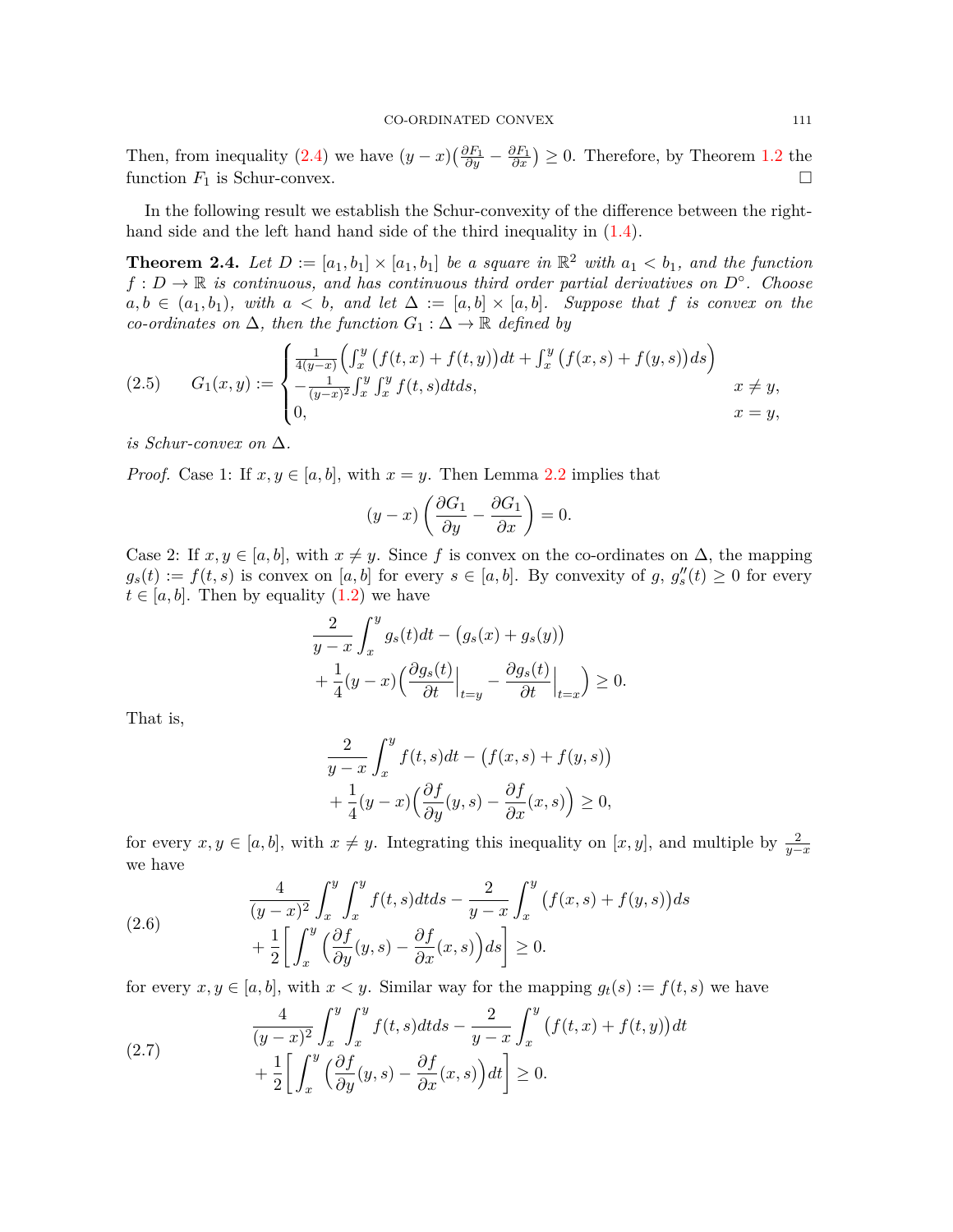Summing inequalities  $(2.6)$  $(2.6)$  and  $(2.7)$  $(2.7)$ , and dividing by 2 we have

<span id="page-7-0"></span>(2.8)  
\n
$$
\frac{4}{(y-x)^2} \int_x^y \int_x^y f(t,s)dt ds
$$
\n
$$
- \frac{1}{y-x} \left( \int_x^y (f(t,x) + f(t,y))dt + \int_x^y (f(x,s) + f(y,s))ds \right)
$$
\n
$$
+ \frac{1}{4} \left[ \int_x^y \left( \frac{\partial f}{\partial y}(y,s) - \frac{\partial f}{\partial x}(x,s) \right)dt + \int_x^y \left( \frac{\partial f}{\partial y}(y,s) - \frac{\partial f}{\partial x}(x,s) \right)ds \right] \ge 0,
$$

for every  $x, y \in [a, b]$ , with  $x \neq y$ .

For the function  $G_1$  was defined in  $(2.5)$  $(2.5)$  $(2.5)$  we get

$$
\frac{\partial G_1}{\partial y} = \frac{1}{4} \left[ \frac{-1}{(y-x)^2} \Big( \int_x^y (f(t,x) + f(t,y))dt + \int_x^y (f(x,s) + f(y,s))ds \Big) + \frac{1}{y-x} \Big( f(y,x) + f(y,y) + \int_x^y \frac{\partial f}{\partial y}(t,y)dt + f(x,y) + f(y,y) + \int_x^y \frac{\partial f}{\partial y}(y,s)ds \Big) \right] + \frac{2}{(y-x)^3} \int_x^y \int_x^y f(t,s)dt ds - \frac{1}{(y-x)^2} \Big( \int_x^y f(t,y)dt + \int_x^y f(y,s)ds \Big),
$$

and

$$
\frac{\partial G_1}{\partial x} = \frac{1}{4} \left[ \frac{1}{(y-x)^2} \Big( \int_x^y (f(t,x) + f(t,y)) dt + \int_x^y (f(x,s) + f(y,s)) ds \Big) + \frac{1}{y-x} \Big( -f(x,x) - f(x,y) + \int_x^y \frac{\partial f}{\partial x}(t,x) dt - f(y,x) - f(x,x) \Big) + \int_x^y \frac{\partial f}{\partial x}(x,s) ds \Big) \right] - \frac{2}{(y-x)^3} \int_x^y \int_x^y f(t,s) dt ds + \frac{1}{(y-x)^2} \Big( \int_x^y f(t,x) dt + \int_x^y f(x,s) ds \Big).
$$

It follows that

$$
(y-x)\left(\frac{\partial G_1}{\partial y} - \frac{\partial G_1}{\partial x}\right)
$$
  
=  $\frac{-1}{2(y-x)}\left(\int_x^y (f(t,x) + f(t,y))dt + \int_x^y (f(x,s) + f(y,s))ds\right)$   
+  $\frac{1}{2}\left(f(x,x) + f(y,y) + f(x,y) + f(y,x)\right) + \frac{4}{(y-x)^2}\int_x^y \int_x^y f(t,s)dtds$   
-  $\frac{1}{y-x}\left(\int_x^y (f(t,x) + f(t,y))dt + \int_x^y (f(x,s) + f(y,s))ds\right)$   
+  $\frac{1}{4}\left[\int_x^y \left(\frac{\partial f}{\partial y}(t,y) - \frac{\partial f}{\partial x}(t,x)\right)dt + \int_x^y \left(\frac{\partial f}{\partial y}(y,s) - \frac{\partial f}{\partial x}(t,x)\right)ds\right]$   
= A + B,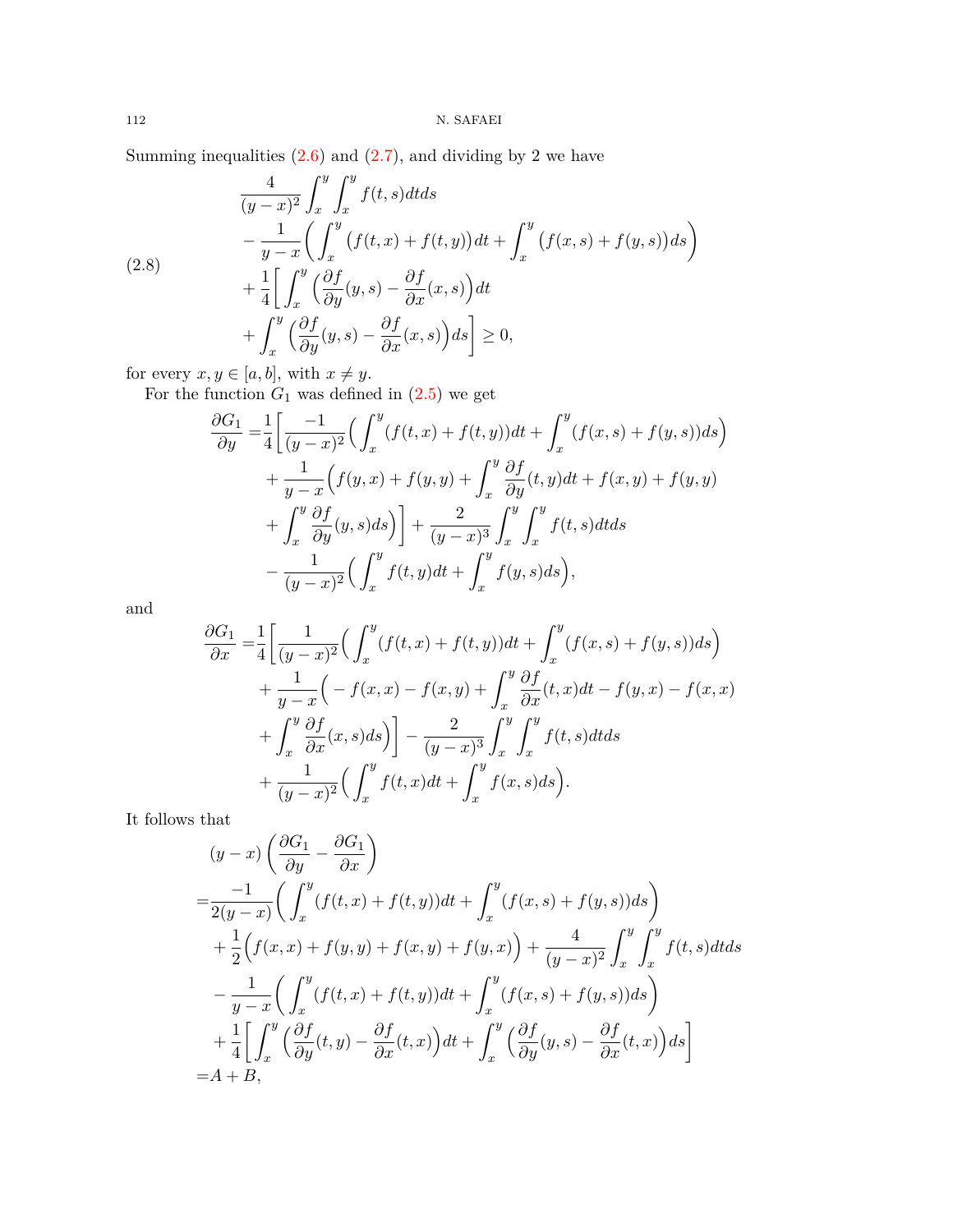where

$$
A = \frac{-1}{2(y-x)} \Big[ \int_x^y (f(t,x) + f(t,y))dt + (f(x,s) + f(y,s))ds \Big] + \frac{1}{2} (f(x,x) + f(x,y) + f(y,x) + f(y,y)),
$$

$$
B = \frac{4}{(y-x)^2} \int_x^y \int_x^y f(t,s)dt ds
$$
  
\n
$$
- \frac{1}{y-x} \Big[ \int_x^y (f(t,x) + f(t,y))dt + \int_x^y (f(x,s) + f(y,s))ds \Big]
$$
  
\n
$$
+ \frac{1}{4} \Big[ \int_x^y \Big( \frac{\partial f}{\partial y}(t,y) - \frac{\partial f}{\partial x}(t,x) \Big) dt + \int_x^y \Big( \frac{\partial f}{\partial y}(y,s) - \frac{\partial f}{\partial x}(t,x) \Big) ds \Big]
$$

Since f is convex on the co-ordinates, the last inequality in  $(1.4)$  $(1.4)$  shows that  $A \geq 0$ , and from inequality [\(2.8](#page-7-0)) we have  $B \ge 0$ . Thus we get  $(y-x)\left(\frac{\partial G_1}{\partial y} - \frac{\partial G_1}{\partial x}\right) \ge 0$ . Therefore, by Theorem [1.2](#page-1-1) the function  $G_1$  is Schur-convex.  $\Box$ 

In the following result we establish the Schur-convexity of the difference between the righthand side and the left hand hand side of the last inequality in  $(1.4)$  $(1.4)$ .

<span id="page-8-1"></span>**Theorem 2.5.** Let  $D := [a_1, b_1] \times [a_1, b_1]$  be a square in  $\mathbb{R}^2$  with  $a_1 < b_1$ , and the function *f* : *D →* R *is continuous, and has continuous second order partial derivatives on D◦ . Choose*  $a, b \in (a_1, b_1)$ *, with*  $a < b$ *, and let*  $\Delta := [a, b] \times [a, b]$ *. Suppose that f is convex on the co-ordinates on*  $\Delta$ *, then the function*  $F_2$  :  $\Delta \rightarrow \mathbb{R}$  *defined by* 

<span id="page-8-0"></span>(2.9) 
$$
F_2(x,y) := \begin{cases} \frac{1}{4} \Big( f(x,x) + f(x,y) + f(y,x) + f(y,y) \Big) \\ -\frac{1}{4(y-x)} \Big( \int_x^y (f(t,x) + f(t,x)) dt + (f(x,s) + f(y,s)) ds \Big), & x \neq y, \\ 0, & x = y, \end{cases}
$$

*is Schur-convex on* ∆*.*

*Proof.* Since f is convex on the co-ordinates on  $\Delta$ , the function  $g_x(t) = f(t, x)$  is convex for every  $x \in [a, b]$ . By using the part (ii) of theorem [1.4](#page-1-3) for the function  $g_x(t)$ , the function  $H_1$ defined by

$$
H_1(x,y) = \begin{cases} \frac{g_x(x) + g_x(y)}{2} - \frac{1}{y-x} \int_x^y g_x(t)dt, & x \neq y, \\ 0, & x = y, \end{cases}
$$

is Schur-convex. That is

$$
H_1(x,y) = \begin{cases} \frac{f(x,x) + f(y,x)}{2} - \frac{1}{y-x} \int_x^y f(x,t)dt, & x \neq y, \\ 0, & x = y, \end{cases}
$$

is Schur-convex, for every  $x, y \in [a, b]$ . Similarly way for the convex function  $g_y(t) = f(t, y)$ , the function  $H_2$  defined by

$$
H_2(x,y) = \begin{cases} \frac{f(x,y) + f(y,y)}{2} - \frac{1}{y-x} \int_x^y f(t,y)dt, & x \neq y, \\ 0, & x = y, \end{cases}
$$

*.*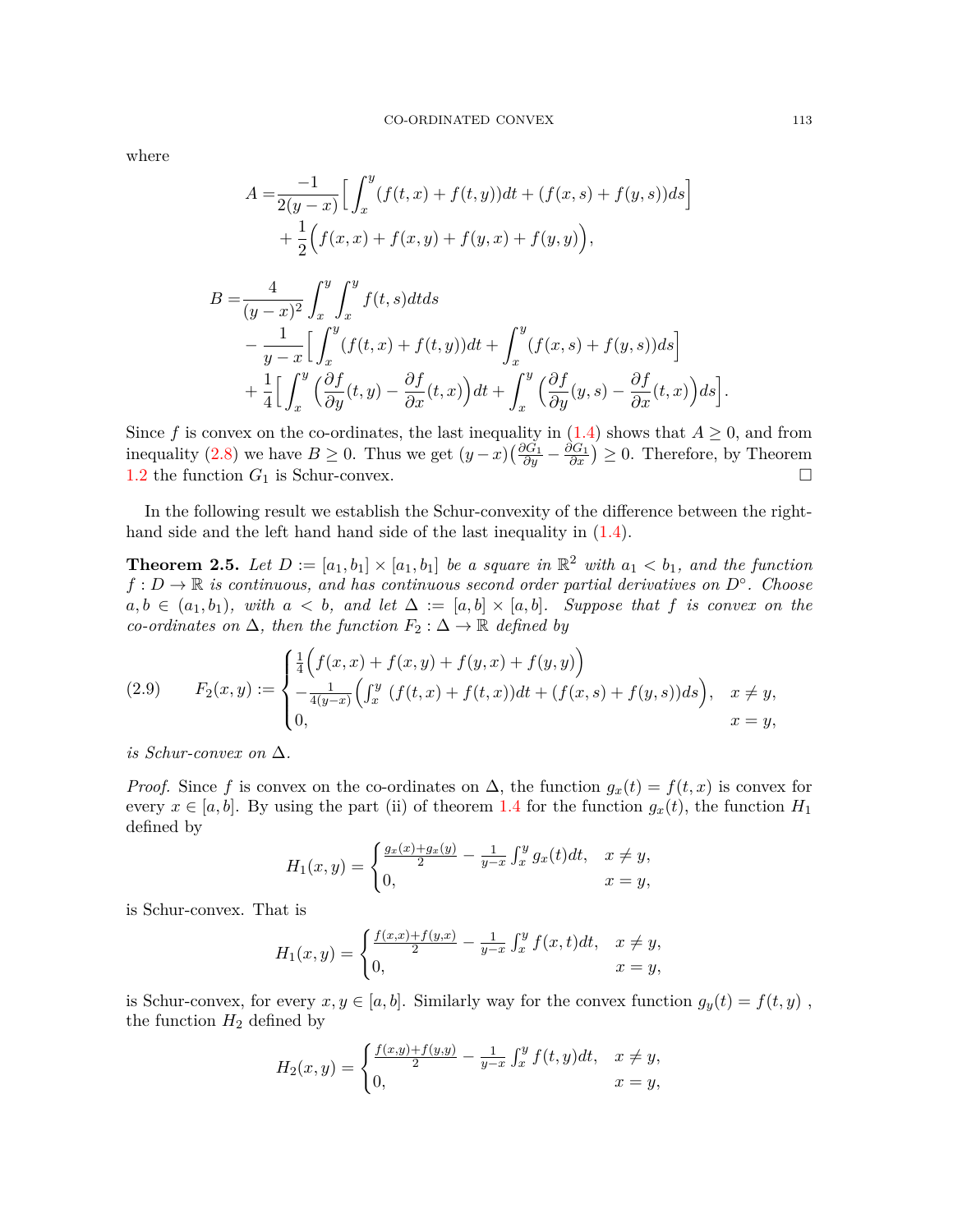114 N. SAFAEI

is Schur-convex. Also for the convex functions  $g_x(s) = f(x, s)$  and  $g_y(s) = f(y, s)$  the functions  $H_3$  and  $H_4$  which are defined by

$$
H_3(x,y) = \begin{cases} \frac{f(x,x) + f(x,y)}{2} - \frac{1}{y-x} \int_x^y f(x,s)ds, & x \neq y, \\ 0, & x = y, \end{cases}
$$

and

$$
H_4(x,y) = \begin{cases} \frac{f(y,x) + f(y,y)}{2} - \frac{1}{y-x} \int_x^y f(y,s)ds, & x \neq y, \\ 0, & x = y, \end{cases}
$$

are Schur-convex, for every  $x, y \in [a, b]$ . Since the sum of Schur-convex functions is Schurconvex, we see that the function

$$
F_2 = \frac{H_1 + H_2 + H_3 + H_4}{4}
$$

is Schur-convex on  $\Delta$ . □

The following corollaries establish the Schur-convexity of other differences of inequalities in ([1.4\)](#page-2-2).

**Corollary 2.6.** With the assumptions of Theorem [2.4](#page-6-3), the function  $F_3: [a, b] \times [a, b] \to \mathbb{R}$ *defined by*

<span id="page-9-0"></span>(2.10) 
$$
F_3(x,y) := \begin{cases} \frac{1}{4} \Big( f(x,x) + f(x,y) + f(y,x) + f(y,y) \Big) \\ -\frac{1}{(y-x)^2} \Big( \int_x^y \int_x^y f(t,s) dt ds \Big), & x \neq y, \\ 0, & x = y, \end{cases}
$$

*is Schur-convex.*

*Proof.* Since the functions  $G_1$ ,  $F_2$  in [\(2.5](#page-6-2)), and ([2.9\)](#page-8-0) are Schur-convex, it follows that  $F_3 =$  $G_1 + F_2$  is Schur-convex.  $\Box$ 

**Corollary 2.7.** With the assumptions of Theorem [2.4](#page-6-3), the function  $F_4: [a, b] \times [a, b] \to \mathbb{R}$ *defined by*

$$
F_4(x,y) := \frac{1}{4} \Big( f(x,x) + f(x,y) + f(y,x) + f(y,y) \Big) - f\Big( \frac{x+y}{2}, \frac{x+y}{2} \Big),
$$

*is Schur-convex.*

*Proof.* Since the functions *G*,  $F_3$  in [\(1.6](#page-3-2)), and [\(2.10\)](#page-9-0) are Schur-convex, it follows that  $F_4 =$  $G + F_3$  is Schur-convex. □

It is known that if a function  $f: I \to \mathbb{R}$  is convex then it generates Schur-convex sums, that is the function  $F: I^n \to \mathbb{R}$  defined by

$$
F(x) = F(x_1, x_2, \dots, x_n) = f(x_1) + f(x_2) + \dots + f(x_n)
$$

is Schur-convex. Convexity of *f* is a sufficient but not necessary condition under which *F* is Schur-convex( *F* is convex and symmetric), see[\[1](#page-12-4)]. In [\[8\]](#page-12-11) Ng proved that a function  $f: I \to \mathbb{R}$ generates Schur-convex sums if and only if it is Wright-convex. The following corollary shows that a co-ordinated convex function generates Schur-convex sums.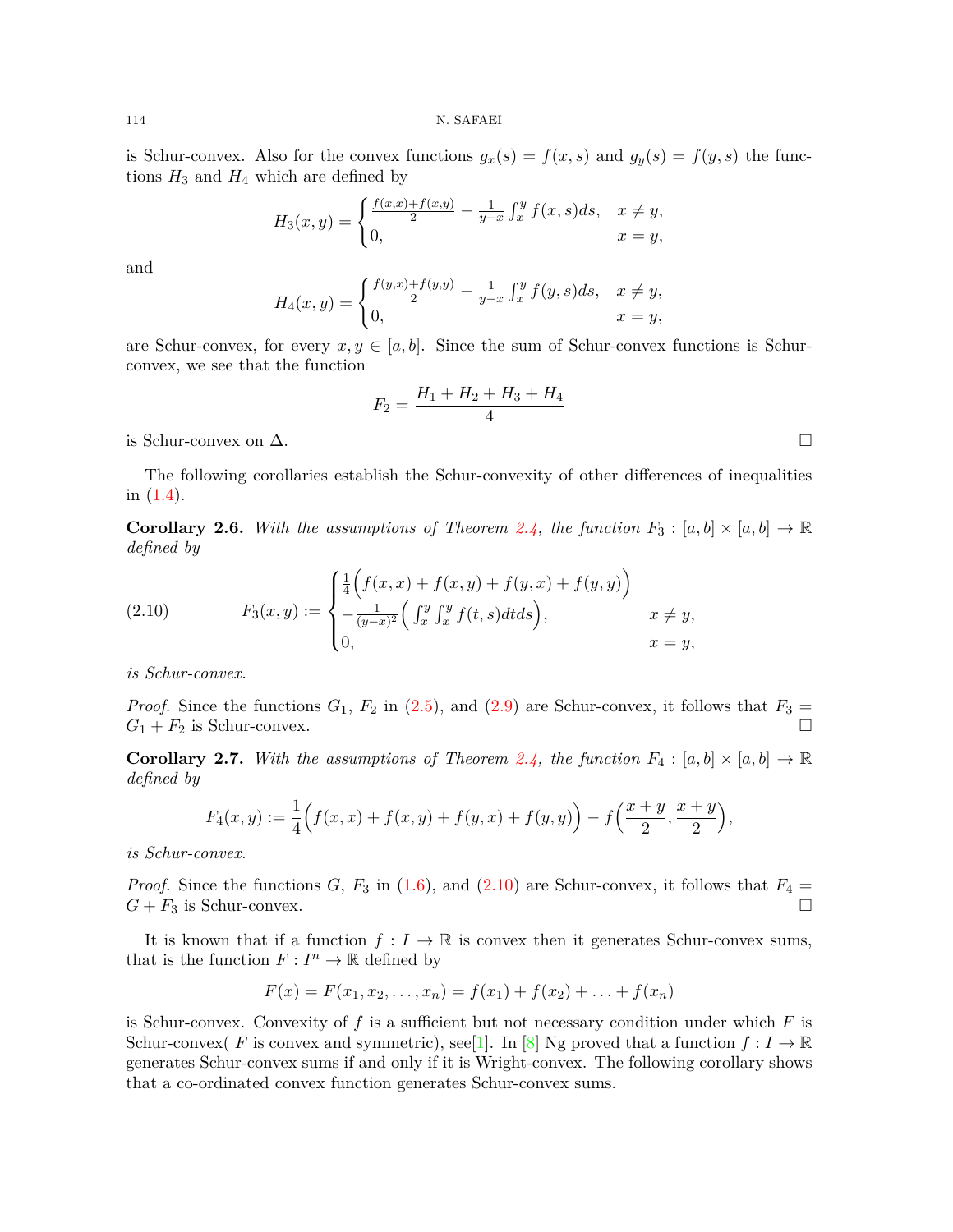<span id="page-10-0"></span>**Corollary 2.8.** With the assumptions of Theorem [2.4](#page-6-3), the symmetric function  $F_5: [a, b] \times$  $[a, b] \rightarrow \mathbb{R}$  *defined by* 

<span id="page-10-1"></span>(2.11) 
$$
F_5(x,y) := f(x,x) + f(x,y) + f(y,x) + f(y,y)
$$

*is Schur-convex.*

*Proof.* Since the functions *F*, *F*<sub>3</sub> in [\(1.5](#page-3-3)), and [\(2.10\)](#page-9-0) are Schur-convex, it follows that  $F_5 =$  $G + F_3$  is Schur-convex.

The converse of corollary [2.8](#page-10-0) is not true in general (consider  $f(t, s) := 2t^2 - s^2$  on [0, 1]  $\times$  $[0,1]$ . Also the following example shows that the function  $F_5$  in  $(2.11)$  $(2.11)$  $(2.11)$  need not to be convex on the co-ordinates.

**Example 2.9.** Consider the co-ordinated convex function  $f(t, s) := t^3 - ts$  on  $[0, 1] \times [0, 1]$ , for the function  $F_5$  in  $(2.11)$  we have  $F_5(x, y) = 2x^3 + 2y^3 - x^2 - y^2 - 2xy$ , where  $x, y \in [0, 1]$ . It is easy to see that  $F_5$  is not convex on the co-ordinates on  $[0, 1] \times [0, 1]$ . Moreover  $F_5$  is not convex on  $[0, 1] \times [0, 1]$ .

**Corollary 2.10.** With the assumptions of Theorem [2.4,](#page-6-3) the symmetric function  $F_6$ :  $[a, b] \times$  $[a, b] \rightarrow \mathbb{R}$  *defined by* 

$$
F_6(x,y) := \begin{cases} \frac{1}{4(y-x)} \Big( \int_x^y (f(t,x) + f(t,y)) dt + \int_x^y (f(x,s) + f(y,s)) ds \Big) \\ -f(\frac{x+y}{2}, \frac{x+y}{2}), & x \neq y, \\ 0, & x = y, \end{cases}
$$

*is Schur-convex.*

*Proof.* Since the functions *G*, *G*<sub>1</sub> in [\(1.6](#page-3-2)), and [\(2.5\)](#page-6-2) are Schur-convex, it follows that  $F_6 =$  $G + G_1$  is Schur-convex.

**Corollary 2.11.** With the assumptions of Theorem [2.4,](#page-6-3) the symmetric function  $F_7$ : [a, b]  $\times$  $[a, b] \rightarrow \mathbb{R}$  *defined by* 

$$
F_7(x,y) := \begin{cases} \frac{1}{4(y-x)} \Big( \int_x^y (f(t,x) + f(t,y)) dt + \int_x^y (f(x,s) + f(y,s)) ds \Big), & x \neq y, \\ f(x,x), & x = y, \end{cases}
$$

*is Schur-convex.*

*Proof.* Since the functions *F*,  $G_1$  in [\(1.5](#page-3-3)), and [\(2.5\)](#page-6-2) are Schur-convex, it follows that  $F_7 =$  $F + G_1$  is Schur-convex. □

In the following examples we show that the converses of theorems [2.3](#page-4-3) , [2.4,](#page-6-3) [2.5](#page-8-1) are not true in general.

**Example 2.12.** Consider the non co-ordinated convex function :

$$
f(t,s) := 3t^2 - 2s^2, \quad t, s \in [0,1].
$$

It is easy to see that for the function  $F_1$  in  $(2.1)$  $(2.1)$ ,  $F_1(x, x) = 0$ , for every  $x \in [0, 1]$ . Moreover for every  $x, y \in [0, 1]$ , with  $x \neq y$  we have

$$
F_1(x,y) = \frac{1}{2(y-x)} \int_x^y \left( t^2 + \left( \frac{x+y}{2} \right)^2 \right) dt - \left( \frac{x+y}{2} \right)^2
$$
  
=  $\frac{1}{24} (x-y)^2$ .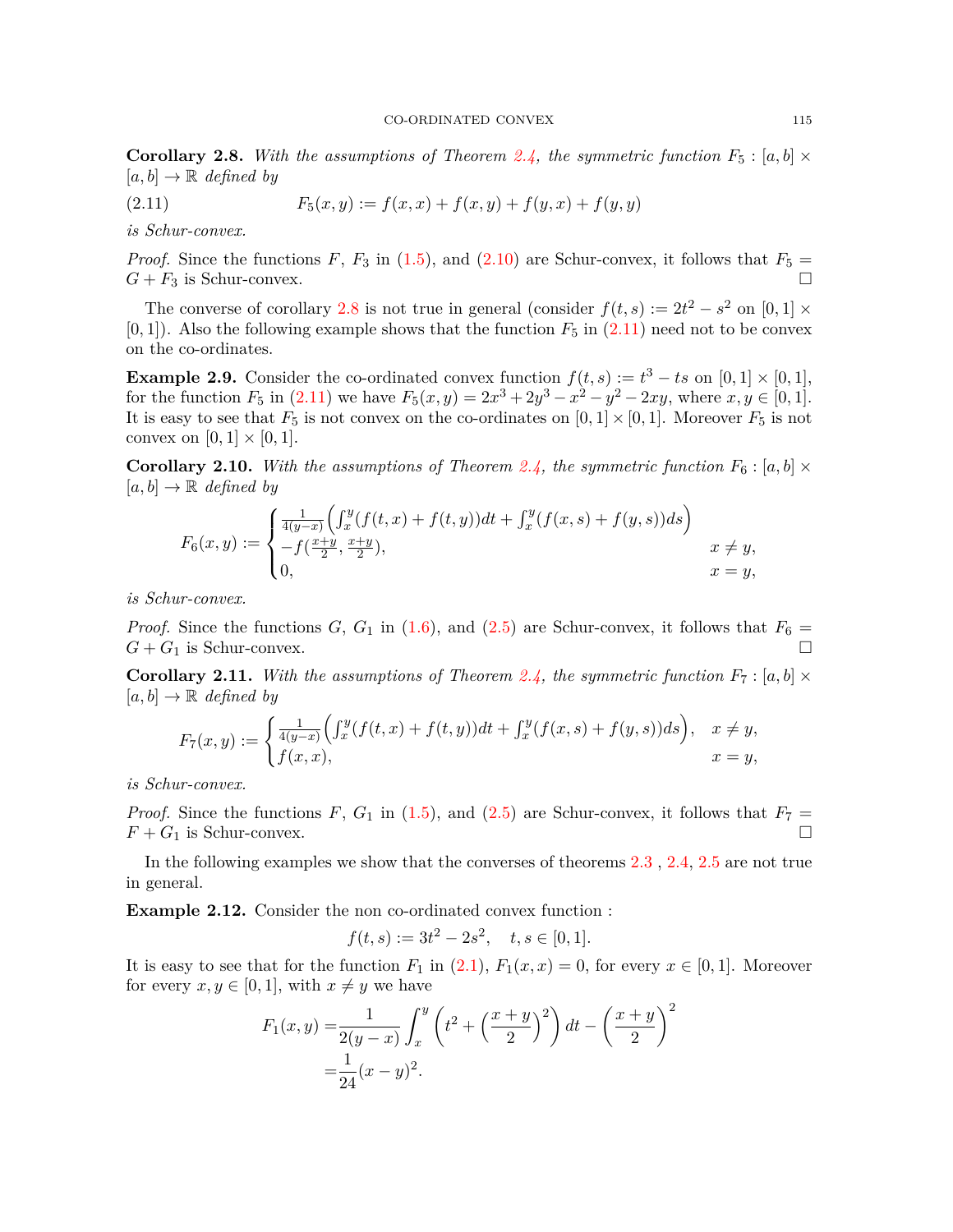$116 \hskip 1.6cm$  N. SAFAEI

Thus,

$$
F_1(x, y) = \frac{1}{24}(x - y)^2,
$$

for every  $x, y \in [0, 1]$ . Clearly  $F_1$  is symmetric, continuous and differentiable on  $[0, 1] \times [0, 1]$ . Thus, for every  $x, y \in [0, 1]$ , we have

$$
(y-x)\left(\frac{\partial F_1}{\partial y} - \frac{\partial F_1}{\partial x}\right) = \frac{1}{6}(y-x)^2 \ge 0.
$$

Therefore, by Theorem  $1.2$  the function  $F_1$  is Schur-convex.

**Example 2.13.** Consider the non co-ordinated convex function :

$$
f(t,s) := t^2 - \frac{1}{4}s^2, \quad t, s \in [0,1].
$$

It is easy to see that for the function  $G_1$  in  $(2.5)$  $(2.5)$ ,  $G_1(x, x) = 0$ , for every  $x \in [0, 1]$ . Moreover for every  $x, y \in [0, 1]$ , with  $x \neq y$  we have

$$
G_1(x,y) = \frac{1}{4(y-x)} \int_x^y \left(\frac{3}{2}t^2 + \frac{3}{4}(x^2+y^2)\right) dt - \frac{1}{(y-x)^2} \int_x^y \int_x^y \left(t^2 - \frac{1}{4}s^2\right) dt ds
$$
  
=  $\frac{1}{16}(x-y)^2$ .

Thus,

$$
G_1(x, y) = \frac{1}{16}(x - y)^2,
$$

for every  $x, y \in [0, 1]$ . Clearly  $G_1$  is symmetric, continuous and differentiable on  $[0, 1] \times [0, 1]$ . Thus, for every  $x, y \in [0, 1]$ , we have

$$
(y-x)\left(\frac{\partial G_1}{\partial y} - \frac{\partial G_1}{\partial x}\right) = \frac{1}{4}(y-x)^2 \ge 0.
$$

Therefore, by Theorem  $1.2$  the function  $G_1$  is Schur-convex.

**Example 2.14.** Consider the non co-ordinated convex function :

$$
f(t,s) := 2t^2 - \frac{1}{2}s^2, \quad t, s \in [0,1].
$$

It is easy to see that for the function  $F_2$  in [\(2.9](#page-8-0)),  $F_2(x, x) = 0$ , for every  $x \in [0, 1]$ . Moreover for every  $x, y \in [0, 1]$ , with  $x \neq y$  we have

$$
F_2(x,y) = \frac{3}{4}(x^2 + y^2) - \frac{1}{4(y-x)} \int_x^y \left(3t^2 + \frac{3}{2}(x^2 + y^2)\right) dt
$$
  
=  $\frac{1}{8}(x-y)^2$ .

Thus,

$$
F_2(x, y) = \frac{1}{8}(x - y)^2,
$$

for every  $x, y \in [0, 1]$ . Clearly  $F_2$  is symmetric, continuous and differentiable on  $[0, 1] \times [0, 1]$ .

Thus we have

$$
(y-x)\left(\frac{\partial F_2}{\partial y}-\frac{\partial F_2}{\partial x}\right)=\frac{1}{2}(y-x)^2\geq 0,
$$

for every  $x, y \in [0, 1]$ . Therefore, by Theorem [1.2](#page-1-1) the function  $F_2$  is Schur-convex.